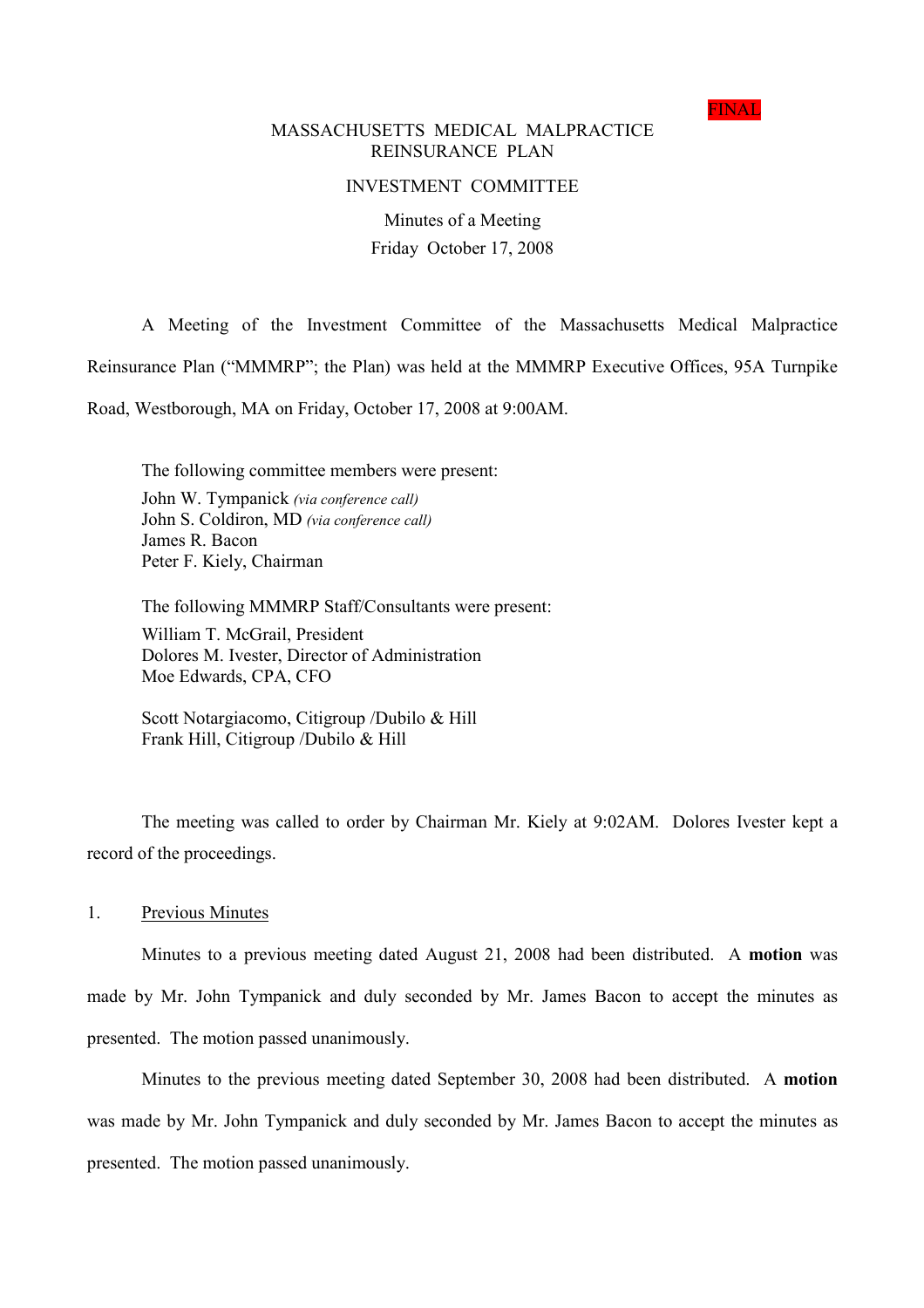### 2. Investment Policy Statement

All in attendance had received a copy of the the Citgroup meeting material presentation booklet which includes an updated Investment Policy Statement and a copy is included with the minutes. Mr. Frank Hill reviewed the updates which consisted of a revision to the Specific Investment Goals section beginning on p7 and *Prohibited Assets* on p10. The revisions were approved by the committee at its previous meeting and 1) allows the bond portfolio manager to invest to a dual purpose objective of book yield and total return and 2) that no direct ownership of commodities and futures contracts is allowed. The committee had no objection to the updates and Mr. Kiely noted that the revised IPS will need to be signed by the Governing Committee at its upcoming meeting.

3. Following a question by Mr. Kiely, Mr. Hill stated that benchmarks now used by Citigroup are consistent with Madison Scottsdale as well as ETFs. In addition, future performance reports will include a comparison between strategic and current allocations as requested by the committee.

Mr. McGrail reported that the \$3M cash asset transfer from Madison Scottsdale to Avidia Bank will take place once recently received claim invoices are evaluated. The Plan has performed due diligence on financial stability of Avidia Bank as well as DIF to its satisfaction.

Mr. Edwards discussed Case Reserves and IBNR and the trend that is happening. Case Reserves are up \$1.7M from 12/31/07 while IBNR is down \$5M and claim payments substantially higher than expected. The Plan had scheduled to return \$8M assessment in Q1 2009, but further evaluation will take place at next month's Compliance Committee meeting which will have reports reflecting updated cash needs. Mr. Hill noted that making any portfolio recommendations at this time would be difficult based on the changing cash needs of the Plan.

# 4. Asset Allocation

Mr. Hill referred to Tab 3 of the presentation booklet noting chart of current investment assets at \$43.7M of which \$5.8M is cash at Madison. Not included in the chart is \$3.4M at Avidia Bank and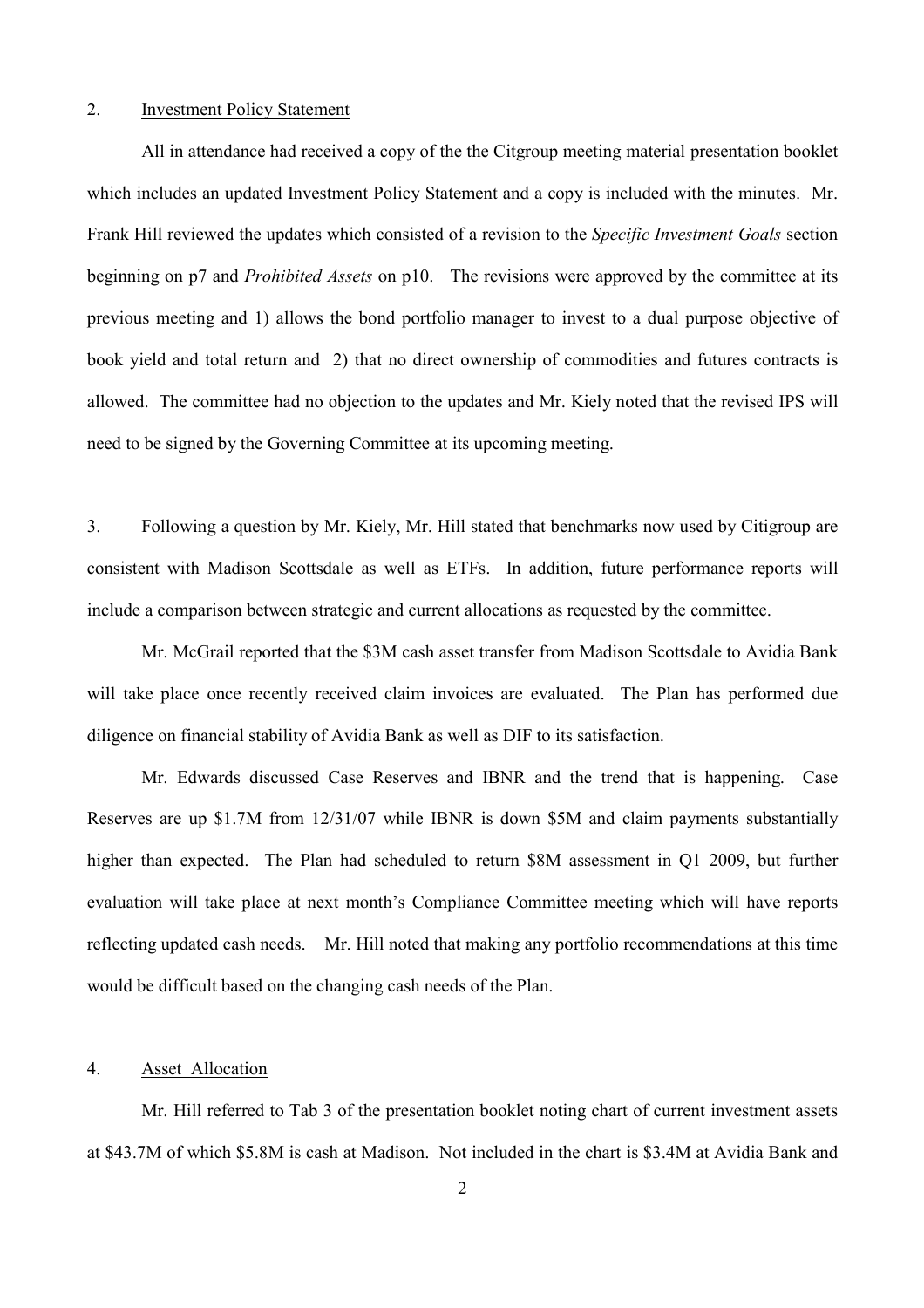\$1.2M at Clinton Savings Bank. The committee discussed how confidence level would affect assessment return with 85% confidence level requiring only \$6M return. Mr. Tympanick commented on the difficulty of determining proper asset allocation with unknown future cash needs suggesting the Plan come up with conservative cash needs estimate for next 3 years. In response to a question, Mr. Hill estimates a 5 year recovery period for equities and Mr. Bacon noted that throughout its history, the stock market has always recovered following any large devaluation including 1929. He commented the committee might consider rebalancing and let the portfolios perform as they were intended. Mr. Hill discussed securities pricing with the committee noting that true price would only be known at time of sale. In response to a discussion regarding equity valuations, Mr. Notargiacomo noted that valuation statistics are available for ETFs and would be provided to the Plan. The committee continued to discuss pros and cons of adding funds to equities portfolio with market down 40%. Mr. Tympanick suggested looking at current ETF valuations and comparing to historical numbers to determine which asset class may be a better investment at this time. The committee discussed having Towers Perrin project worse case scenario for cash needs as far as 3-5 years as Mr. Edwards feels the trend for cash needs will continue. Mr. McGrail suggested another investment committee meeting for December 2. The committee continued to discuss rebalancing portfolios, drop in IBNR, return of assessment, cash needs and federal tax scenarios. The committee agreed to postpone final decision on portfolio rebalancing until next meeting when more details on longer term cash needs of the Plan would be available. Mr. Edwards and Mr. Tympanick again discussed the financial positions of Avidia and DIF to the committee's satisfaction in regards to transfer of \$3M from investment portfolio. Mr. McGrail noted the Governing Committee will receive full disclosure of Avidia and DIF at its meeting on October 21 before making final decision.

A **motion** was made by Mr. Tympanick and duly seconded by Mr. Kiely to accept the changes to the IPS as presented with the exception that item #10 under Prohibited Assets is redundant with item #1. The motion passed unanimously. Ms. Ivester will see that the Governing Committee signs the updated policy.